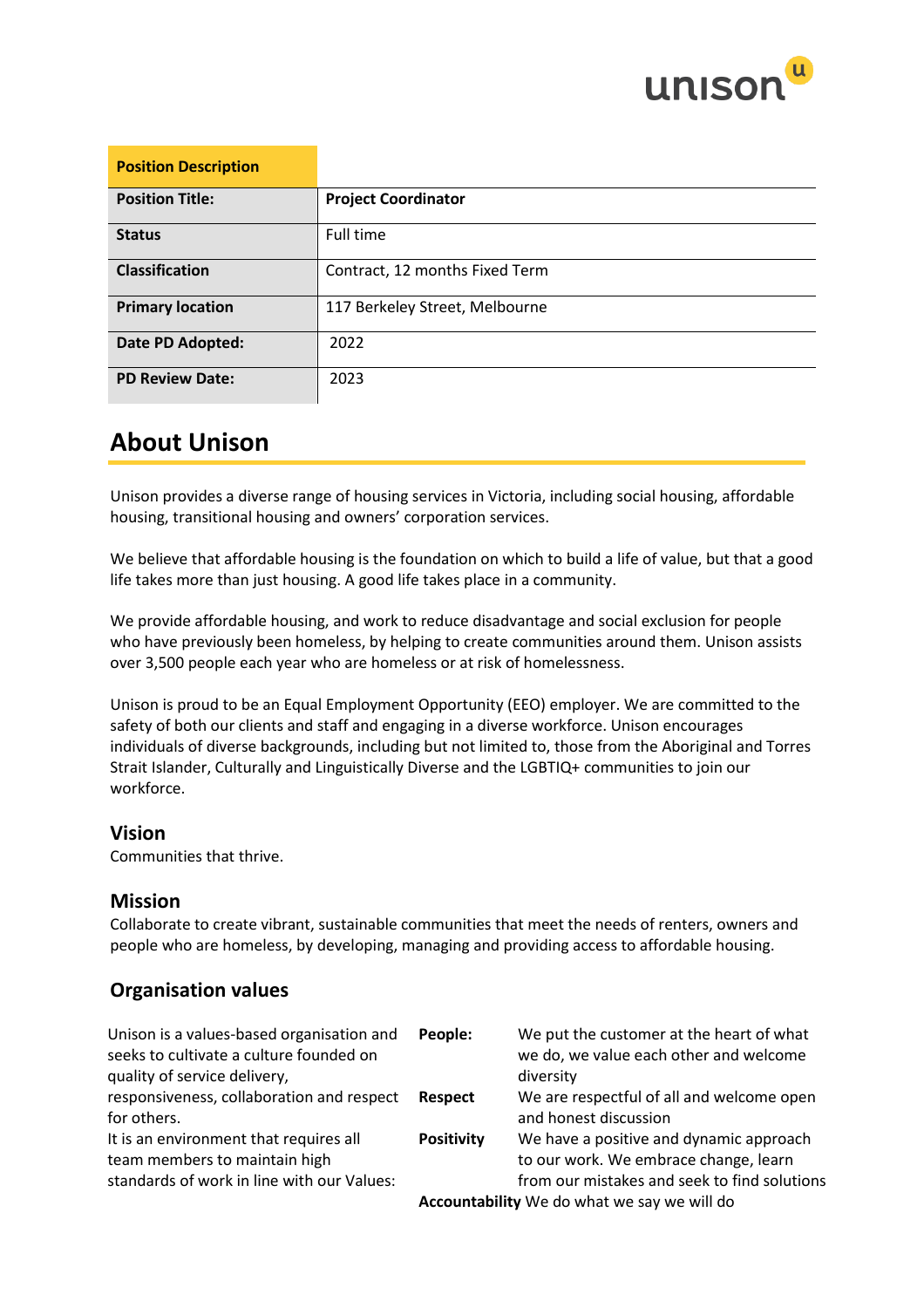

## **Position Objectives**

The role is responsible for the day to day coordination and delivery of maintenance and construction projects at existing property assets, including occupied premises.

## **Key Accountabilities**

Under direction, undertake the following functions:

#### **Project Management**

- Prepare project documentation suitable for pricing, tenders and contracts using existing templates and in collaboration with external consultants where appropriate
- Coordinate procurement processes to engage contractors and consultants in line with relevant policies and procedures
- Consult with relevant authorities during required permit and approval processes and submit requested information for applications
- Collate information for funded maintenance program reporting
- Monitor and reconcile budgets, project plans, schedules, quality outcomes, and provide regular project status reports
- Administer contracts and payments, inspect and monitor project progress on or off site as required and prepare inspection reports
- Issue project documentation and purchase orders to contractors
- Communicate with contractors on a day to day basis to resolve queries and keep other Unison staff members informed of project progress
- Work within established procedures and work practices
- Routinely update databases and store relevant project documentation using Unison's shared file storage systems

#### **Compliance and Risk**

- Monitor project delivery for consistency with the relevant approvals and contractual requirements
- Ensure that contractors are aware of the Unison compliance framework and foster a culture in which they understand their role in maintaining compliance
- Participate in the due diligence process to ensure adherence and compliance with all relevant codes, acts and regulations as determined by statutory authorities and regulatory bodies. This includes but is not limited to the Building Act and Occupational Health and Safety Act.
- Update project risk assessments in accordance with the organisation's policies and procedures and reported appropriately

#### **Stakeholder Relations**

- Establish regular channels of communication with other Unison teams and work collaboratively to ensure operational requirements are taken into consideration, and handover is effectively planned
- Develop and maintain effective collaborative partnerships with external stakeholders
	- Other duties as requested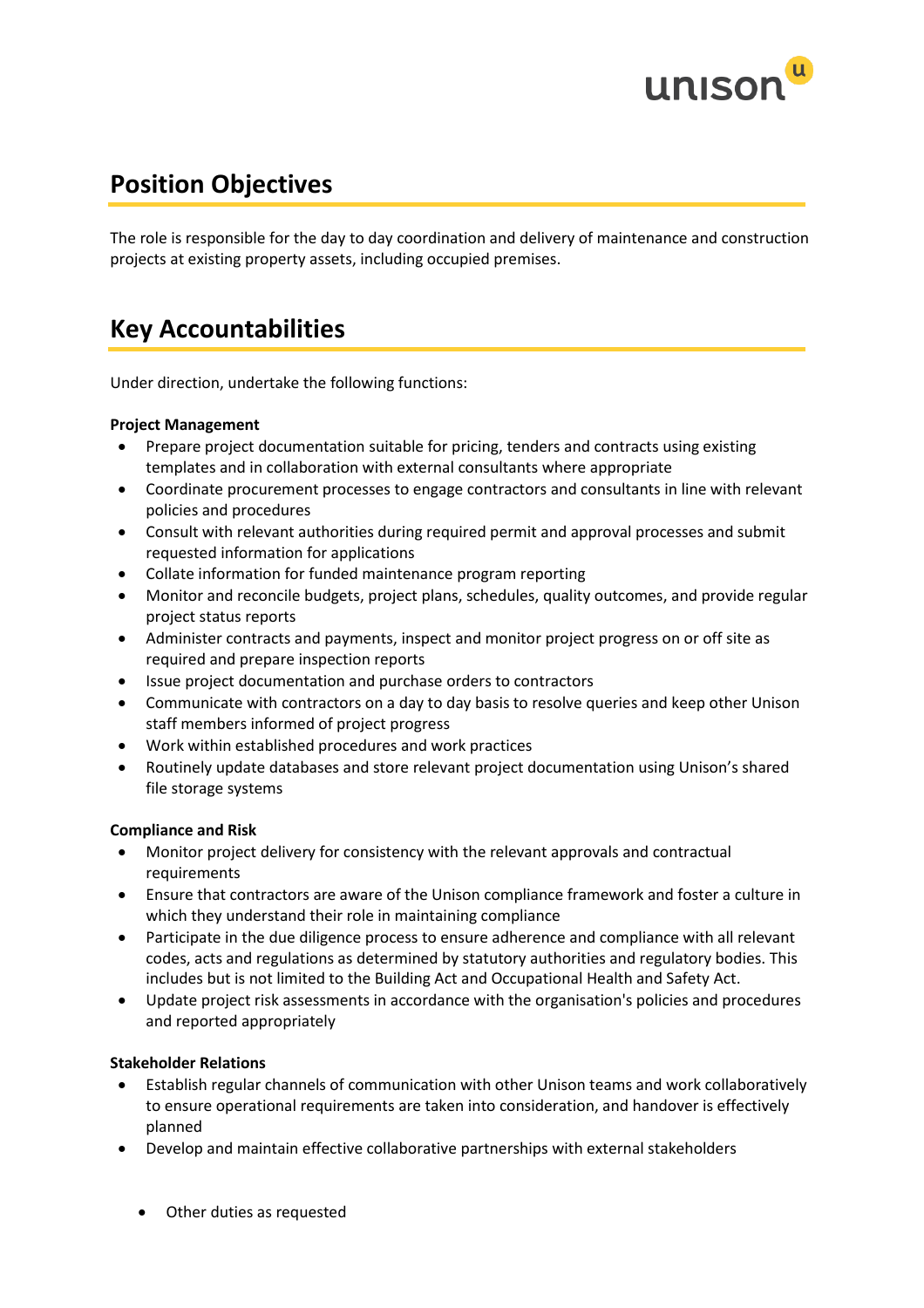

# **Key Selection Criteria**

| Qualifications &<br>Experience | <b>Essential</b><br>Tertiary qualification(s) in project management, building and<br>construction or other related discipline<br>Demonstrated, extensive experience and success in delivery of asset<br>$\bullet$<br>management upgrade projects<br><b>Current Driver's License</b><br><b>Preferred</b><br>Experience working in social housing                                                                                                                                                                                                                                                                                  |
|--------------------------------|----------------------------------------------------------------------------------------------------------------------------------------------------------------------------------------------------------------------------------------------------------------------------------------------------------------------------------------------------------------------------------------------------------------------------------------------------------------------------------------------------------------------------------------------------------------------------------------------------------------------------------|
| <b>Personal Qualities</b>      | Commitment to social justice and desire to promote and model the<br>$\bullet$<br>values of Unison in all interactions with employees, tenants and clients<br>and the broader community<br>Ability to work collaboratively with a wide range of stakeholders<br>٠<br>Results oriented and metrics driven<br>Ability to lead by example and demonstrate a strong sense of integrity,<br>$\bullet$<br>ethics and dependability.                                                                                                                                                                                                     |
| Knowledge and<br>skills        | Strong communication and interpersonal skills and an ability to<br>$\bullet$<br>negotiate and influence a range of stakeholders<br>Sound decision making skills based on accurate and timely analysis<br>Strategic thinking, planning and creative problem-solving skill<br>Ability to work under pressure and manage competing priorities                                                                                                                                                                                                                                                                                       |
| Workplace Health<br>and Safety | Ensure that Unison's Occupational Health and Safety Policy and<br>$\bullet$<br>Procedures are continually observed and complied with.<br>All employees have a duty to take reasonable care for the health and<br>$\bullet$<br>safety of themselves and others affected by their actions at work, and to<br>comply with Unison's OHS Frameworks.<br>Regularly inspect own immediate work environment and report any<br>incidents, hazards or near misses that can cause harm or that represent<br>a threat to public safety to the relevant Manager or Supervisor.<br>Actively participate in hazard elimination where practical. |
| Safety screening               | This role is subject to a satisfactory National Police History check,<br>$\bullet$<br>Working with Children Check and confirmed Covid-19 vaccination.<br>Applicants who have lived overseas for 12 months or longer during the<br>past 10 years are required to provide the results of an international<br>police check.                                                                                                                                                                                                                                                                                                         |

# **Physical Inherent Requirements**

Office Duties • Sitting at a workstation using a computer or sitting for up to two hours at a time with breaks.